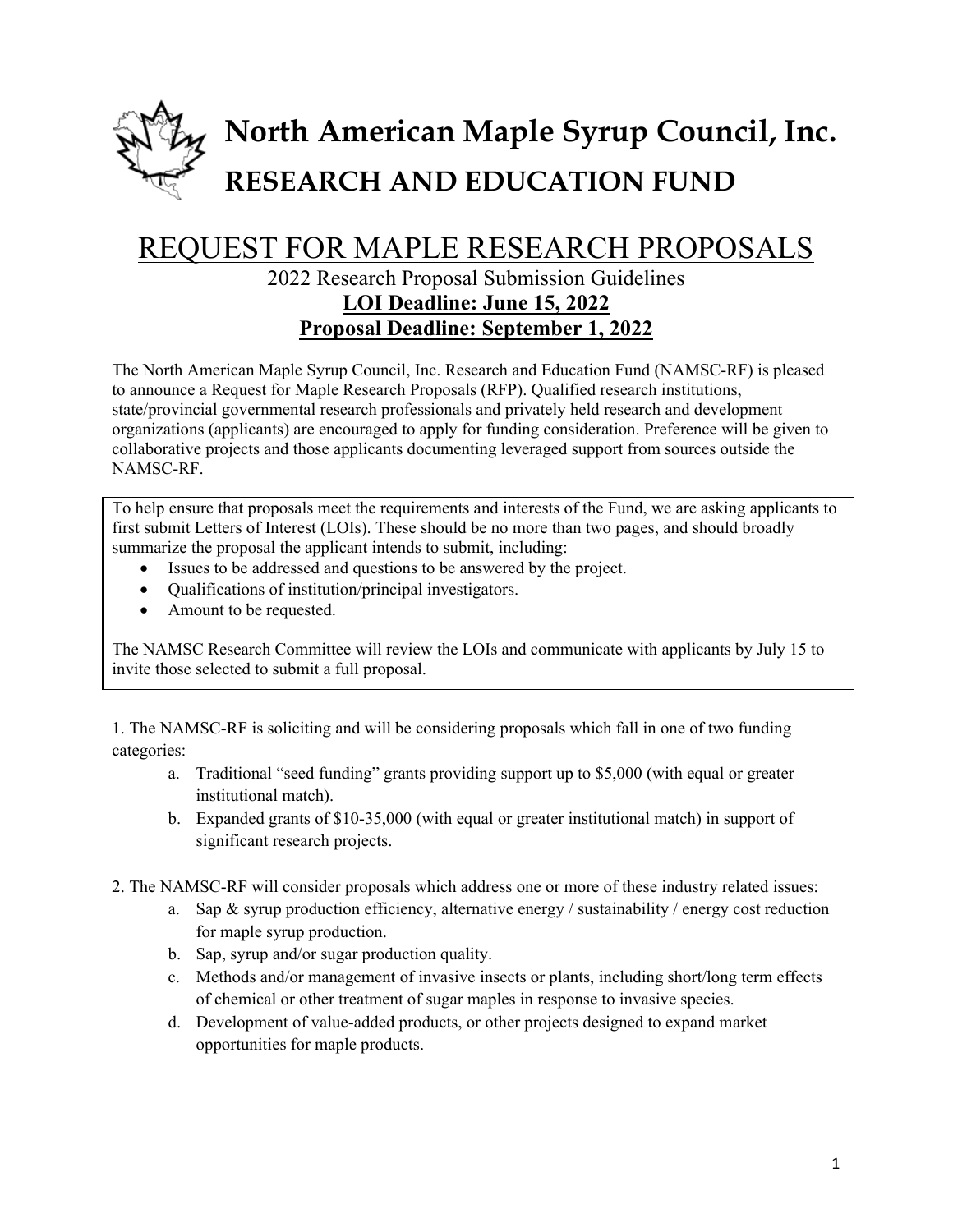- 3. Applicants are asked to submit requests to this RFP which clearly and concisely document:
	- a. Scope and duration of project (multiple-year projects will be considered, with interim reports required)
	- b. Technical and scientific merit
	- c. Demonstrated need
	- d. In kind and partial support
	- e. Potential for continued support (if needed)
	- f. Application of research across industry
	- g. Outcome and best practice application
	- h. Collaboration
	- **i. An adequately itemized, justified and documented budget (required)**. Proposals requesting funds for specialized research equipment, supplies, hardware, software and the like will be given priority over proposals requesting funding for personnel, laboratory and technical assistants, or principal investigator stipends. Institutional overhead will not be covered by these grants. While the Research Committee understands the need for personnel and institutional overhead, we have limited funding and request that applicants seek funds from other sources to provide for those expenditures. Overhead costs from other sources may be used as matching funds.

4. The following criteria will be considered by the committee when reviewing proposals (no priority intended):

- Does the proposed project address the mission and objectives of the NAMSC?
- Does the proposed project have projected benefits which enhance the industry?
- Does the proposed project have projected benefits which exceed costs?
- Does the proposed project have support from the private sector?
- Does the proposed project demonstrate cost sharing for the research?
- Does the proposed project support equipment **specific** to this research (not basic 'cost of doing business' equipment)?
- Does the proposed project focus on targeted challenges facing the maple industry?
- Does the proposed project address gaps in support of production, food quality or safety, or packaging of maple products?
- Does the proposed project include innovation of pilot products or instrumentation in addressing research targets?
- Does the proposed project have industry support (includes equipment, packaging and process manufacturers)?
- Does the proposed project conform to standards and principles established for institutional research in both U.S. and Canada?
- Does the proposed project comply with federal, provincial and state environmental legislation?
- Does the proposed project enhance and support working relationships between research institutions, related agricultural or forestry business entities, or manufacturers of maple equipment, container and supplies?
- The proposed project should fund a minimum of direct income support.